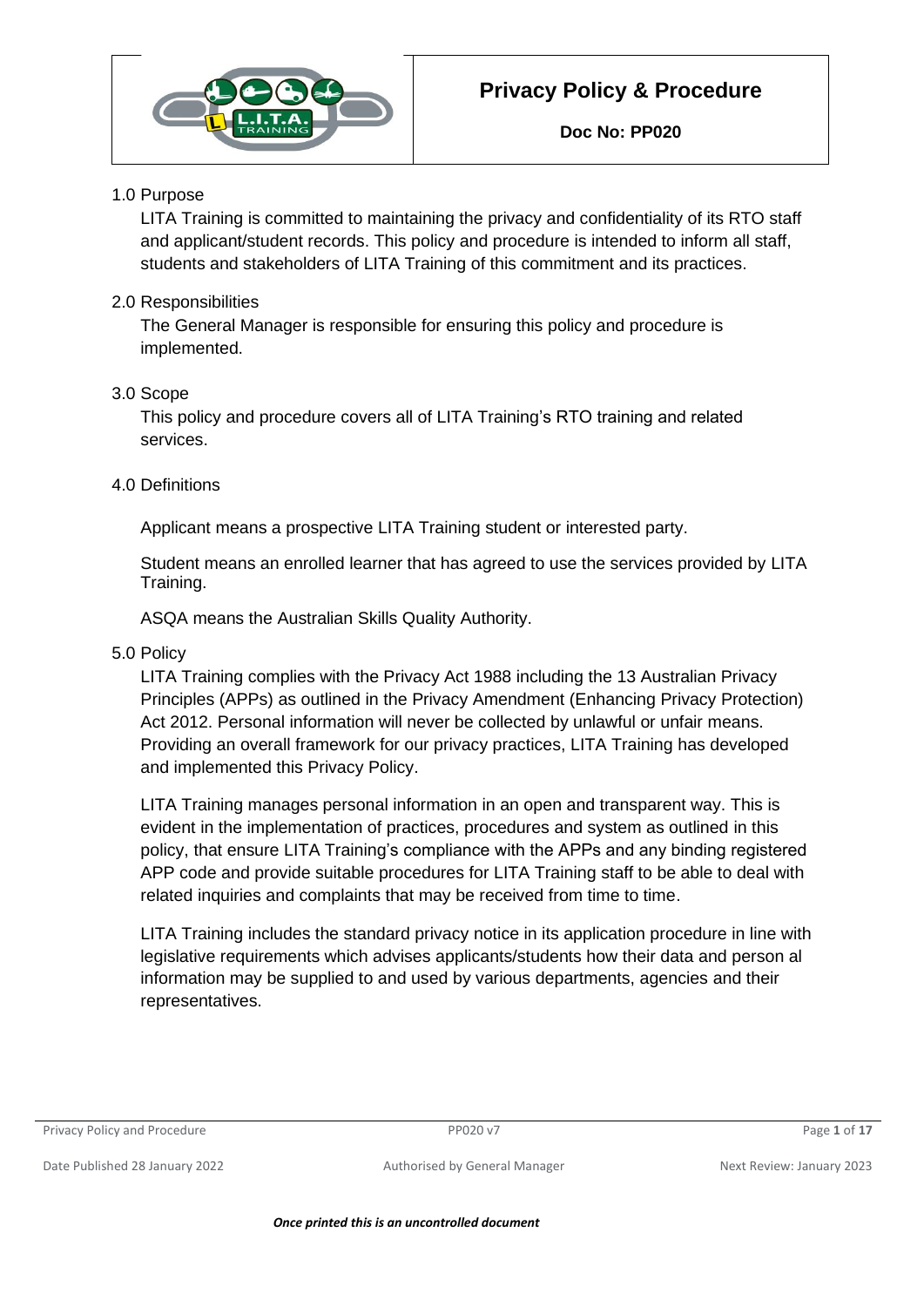

#### 6.0 Procedure

**Australian Privacy Principle 1 – Open and transparent management of personal information**

#### *Purposes for information collection, retention, use and disclosure*

LITA Training retains a record of personal information about all individuals with whom we undertake any form of business activity. LITA Training collects, holds, uses and discloses information from our applicants/students and stakeholders for a range of purposes, including but not limited to:

- Providing services to clients
- Managing employee and contractor teams
- Promoting products and services
- Conducting internal business functions and activities, and
- Requirements of government stakeholders.

As a government registered training organisation (RTO), regulated by ASQA, LITA Training is required to collect, hold, use and disclose a wide range of personal and sensitive information on participants in nationally recognised training programs. This information requirement is outlined in the National Vocational Education and Training Regulator Act 2011 and associated legislative instruments. In particular, the legislative instruments:

- *Standards for Registered Training Organisations 2015; and*
- *Data Provision Requirements 2012.*

It is noted that LITA Training is also bound by various State Government Acts requiring similar information collection, use and disclosure (particularly Education Act(s) and Vocational Education & Training Act(s) relevant to state jurisdictions of LITA Training RTO operations, specifically the South Australian government. In accordance with the Head Agreement and the Accredited Training Service Agreement, LITA Training will always comply with the South Australian Government's Information Privacy Principles as if it were an agency to which the Information Privacy Principles apply.

Individuals are advised that due to these legal requirements, LITA Training discloses information held on individuals for valid purposes to a range of third party entities including Governments (Commonwealth, State and employers (where relevant).

LITA Training will not disclose information to a person, body or agency (other than the individual concerned) unless:

- the individual concerned is made aware that information of that kind will be passed to that person, body or agency
- the individual concerned has consented to the disclosure in writing

| Privacy Policy and Procedure   | PP020 v7                      | Page 2 of 17              |
|--------------------------------|-------------------------------|---------------------------|
| Date Published 28 January 2022 | Authorised by General Manager | Next Review: January 2023 |

*Once printed this is an uncontrolled document*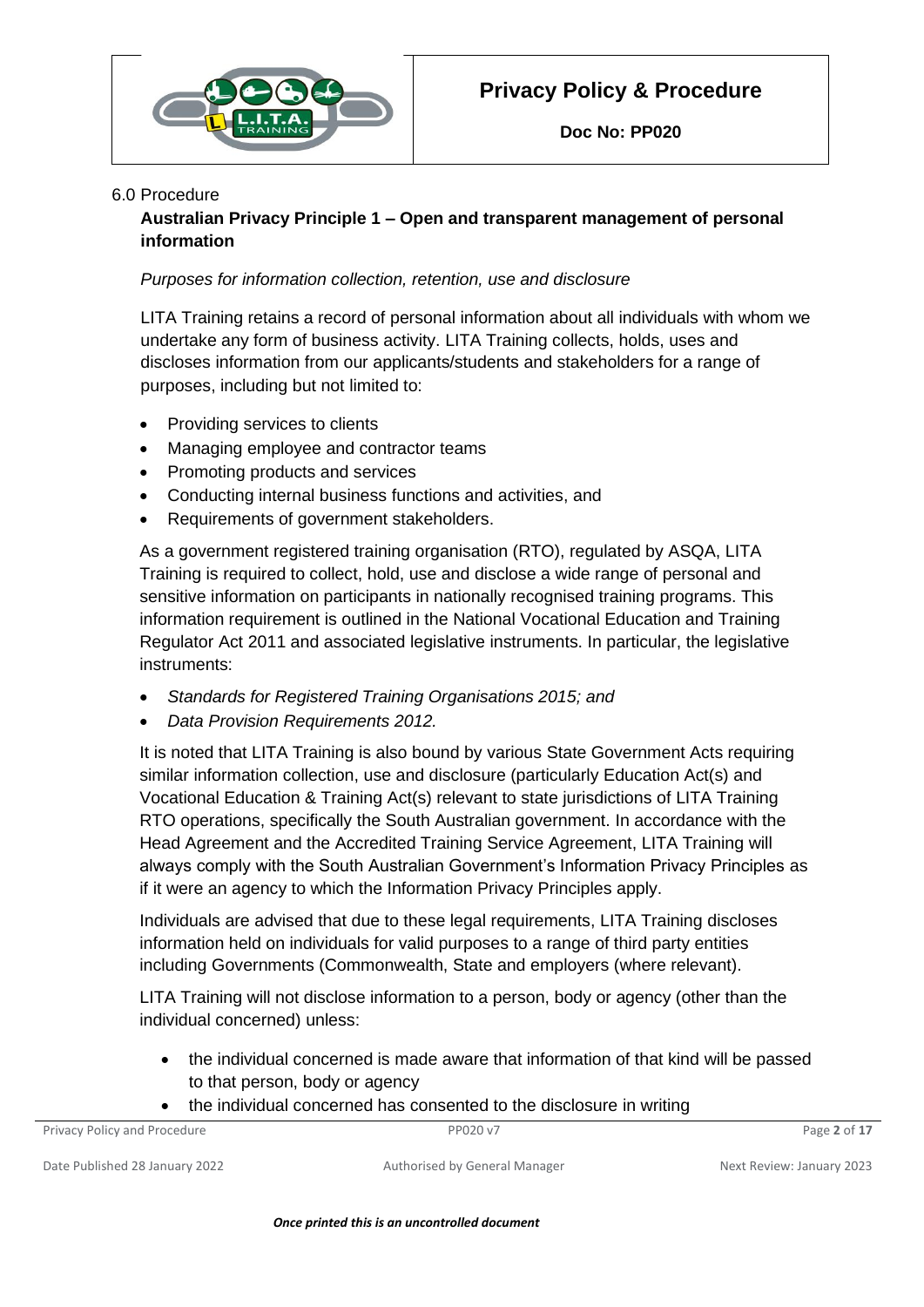

- LITA Training believes on reasonable grounds that the disclosure is necessary to prevent or lessen a serious and imminent threat to the life or health of the student or of another person including a child
- the disclosure is required or authorised by or under law, or
- the disclosure is reasonably necessary for the enforcement of the criminal law or of a law imposing a pecuniary penalty, or for the protection of the public revenue.

## **Kinds of personal information collected and held**

The following types of personal information are generally collected, depending on the need for service delivery:

- Contact details
- Employment details
- Educational background
- Demographic Information
- Course progress and achievement information, and
- Financial billing information.

The following types of sensitive information will be collected and held:

- Identity details
- Employee details & HR information
- Complaint or issue information
- Disability status & other individual needs
- Indigenous status.

## **How personal information is collected**

LITA Training RTO's usual approach to collecting personal information is to collect any required information directly from the individuals concerned. This may include the use of forms (such as LITA Training's enrolment form or service delivery records) and the use of web-based systems (such as online application forms, LITA Training's Catapult on-line Learner Management System (LMS) or internal operating systems).

## **How personal information is held**

Individual information held across systems is linked through a LITA Training allocated identification number for each individual.

Privacy Policy and Procedure PP020 v7 Page **3** of **17**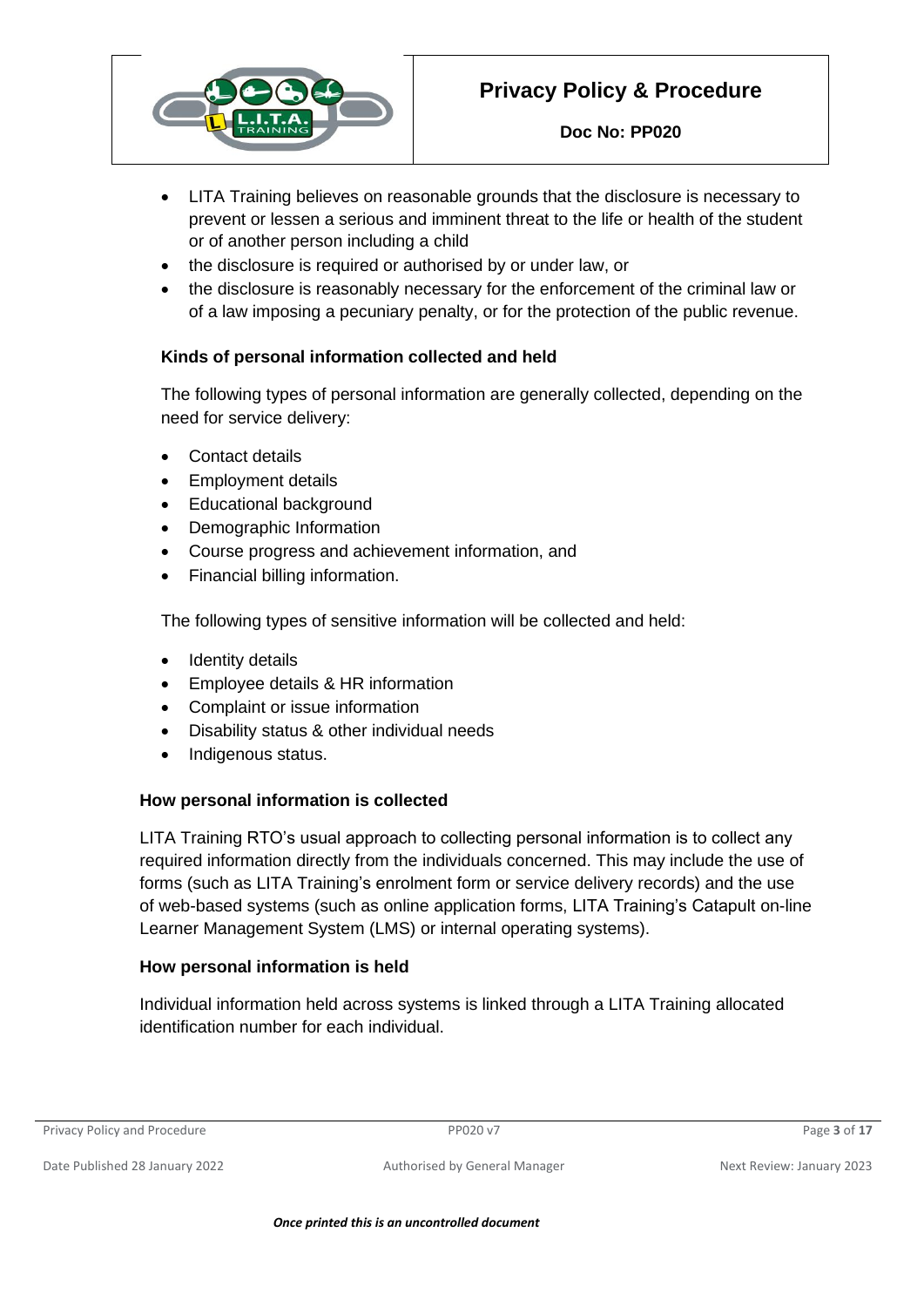

**Doc No: PP020**

LITA Training's usual approach to holding personal information includes robust storage and security measures at all times. Information on collection is:

- as soon as practical converted to electronic means
- stored in secure, password protected systems, such as in its financial system, VETtrak, LITA Training's Student Management System and Catapult, LITA Training's Learner Management System (a third party on-line delivery LMS), and
- monitored for appropriate authorised use at all times.

Only authorised personnel are provided with login information to each system, with system access limited to only those relevant to their specific role. LITA Training's ICT systems are hosted internally with robust internal security to physical server locations and server systems access. Virus protection, backup procedures and ongoing access monitoring procedures are in place.

In regard to the personal information held on Catapult, Catapult makes use of HTTPS to securely encode all access requests. Catapult's databases use cloud storage, supported by an Australian provider (and are thus protected by the Australian Privacy Principles).

Destruction of paper-based records occurs as soon as practicable in every matter, through the use of secure external shredding and destruction services through Recall Services.

#### **Retention and Destruction of Information**

LITA Training retains and destroys documents according to the legislative requirements.

Specifically, for our RTO records, in the event of LITA Training ceasing to operate, the required personal information on record for individuals undertaking nationally recognised training would be transferred to ASQA, as required by law.

#### **Accessing and seeking correction of personal information**

LITA Training confirms all individuals have a right to request access to their personal information held and to request its correction at any time. In order to request access to personal records, individuals must contact LITA Training's General Manager via email: [training@lita.org.au](mailto:training@lita.org.au) and request access to their personal information – specifying what information they are seeking to access. In accordance with The RTO's *Student Records Management Policy and Procedure*, no student file or information will be permitted to be taken off-site unless required by law.

In all cases where access is requested by a third party, LITA Training will ensure that:

• Parties requesting access to personal information are robustly identified and vetted

| Privacy Policy and Procedure | PP020 v7 | Page 4 of 17 |
|------------------------------|----------|--------------|
|                              |          |              |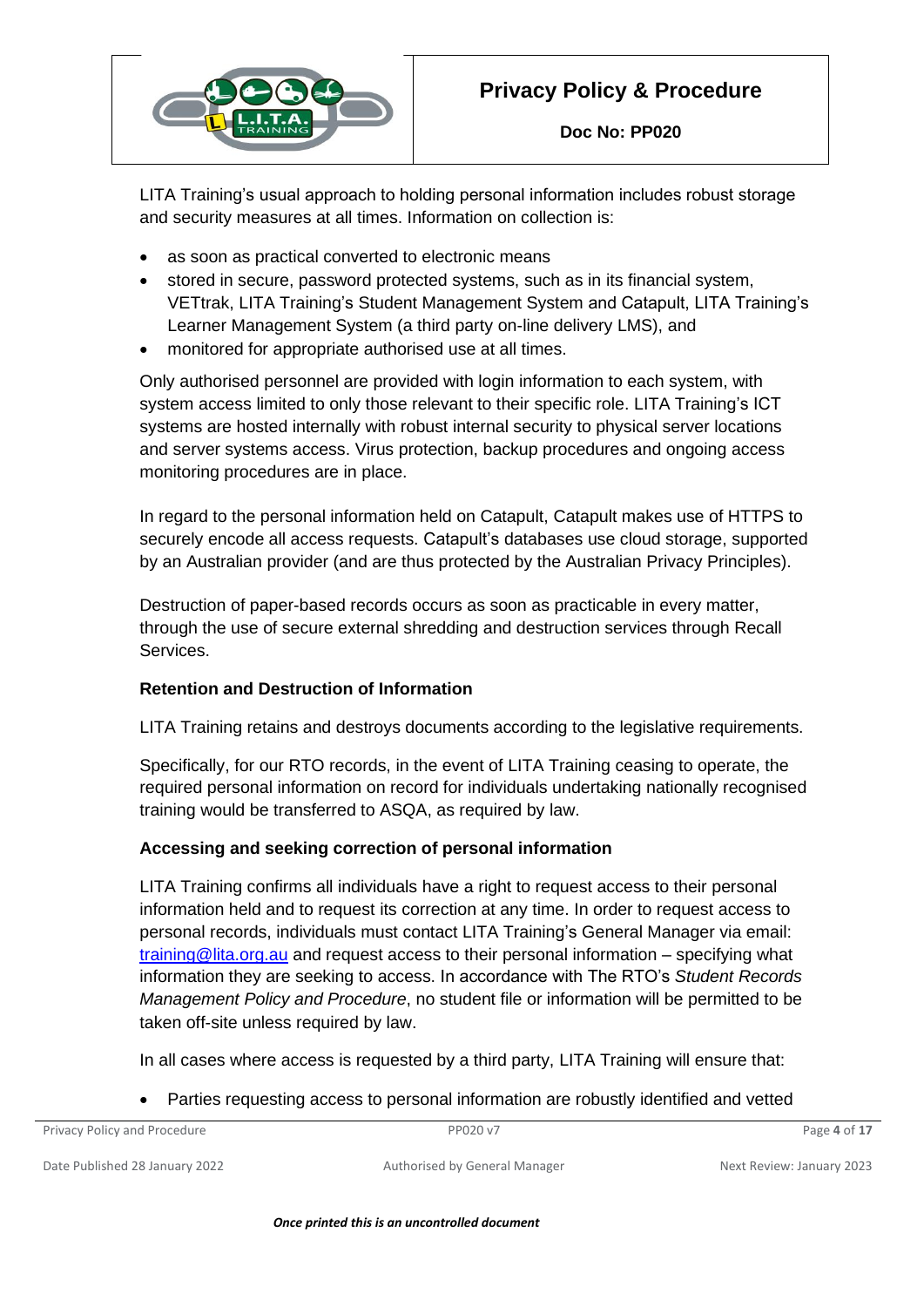

- Where legally possible, the individual to whom the information relates will be contacted to confirm consent (if consent not previously provided for the matter), and
- Only appropriately authorised parties, for valid purposes, will be provided access to the information.

## **Complaints about a breach of the APPs or a binding registered APP code**

If any individual feels that LITA Training may have breached one of the APPs, they are encouraged to lodge a formal complaint, using LITA Training's *Complaints and Appeals Policy and Procedure*, available on its website and including the *Complaints Lodgement Form*.

In line with the South Australian Government Head Agreement for funded initiatives, LITA Training will immediately refer any complaint to the Minister about LITA Training's treatment of personal information. It will also notify the Minister as soon as practical of any unauthorised disclosure to third parties or of any breach of the Head Agreement or Accredited Training Service Agreement or any other funding Agreement executed under the Head Agreement in respect to personal information,

#### **Likely overseas disclosures**

LITA Training confirms that individuals' personal information is unlikely to be disclosed to overseas recipients, for internal business activity purposes.

#### **Making our APP Privacy Policy available as well as the related Privacy Notice**

LITA Training provides its APP Privacy Policy available free of charge, with all information being publicly available from the RTO link on our website at [www.lita.org.au](http://www.lita.org.au/) This website information is designed to be accessible as per web publishing accessibility guidelines, to ensure access is available to individuals with special needs (such as an individual with vision impairment).

In addition, this APP Privacy Policy is:

- Included within LITA Training's *Student and Staff RTO Handbooks* (in summary form with a reference to the website for access to the full policy)
- Noted within the text or instructions at all information collection points (such as informing individuals during a telephone call of how the policy may be accessed, in cases where information collection is occurring), and
- Available for distribution free of charge on request, as soon as possible after the request is received, including in any particular format requested by the individual as is reasonably practical.

Privacy Policy and Procedure PP020 v7 Page **5** of **17**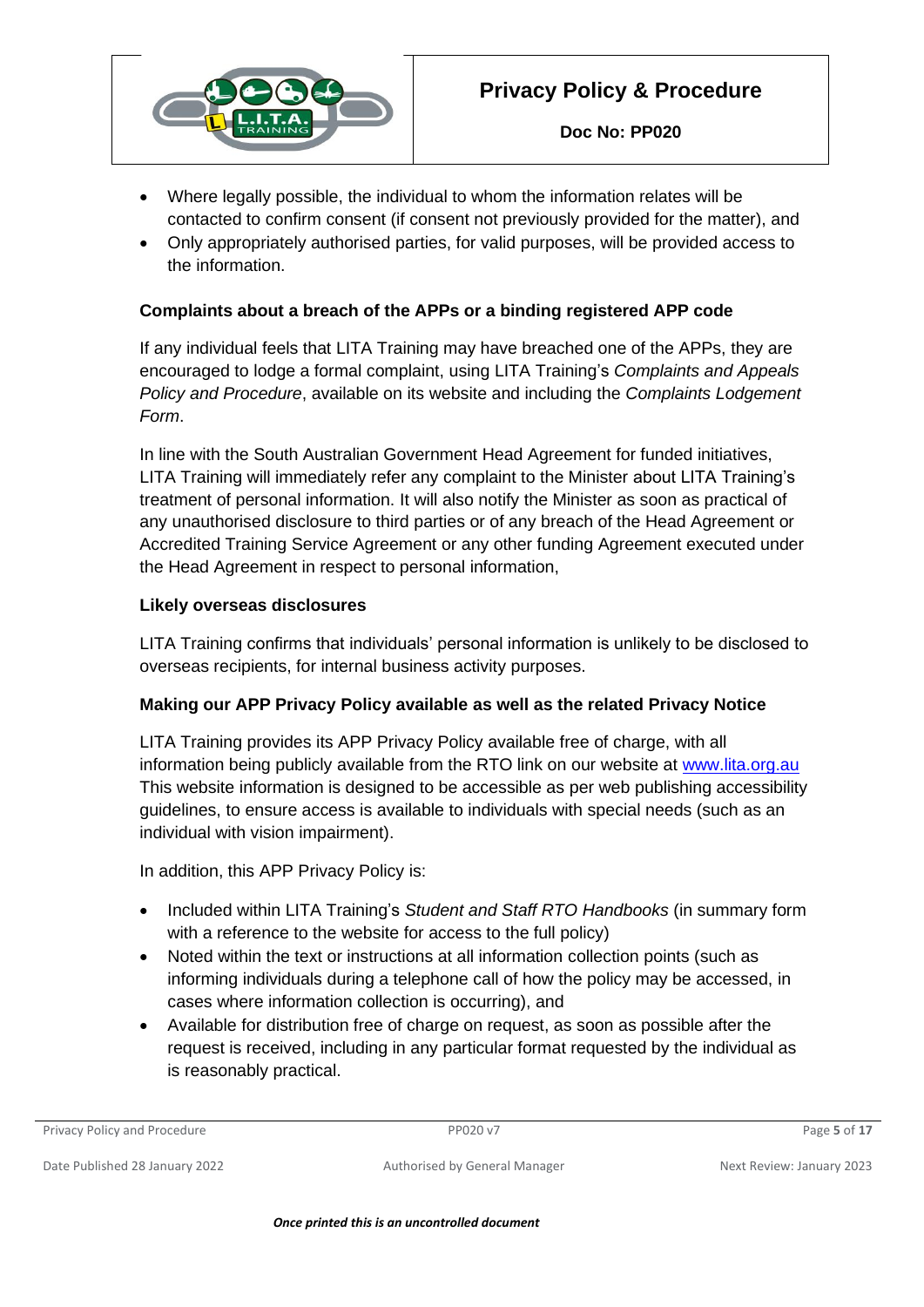

**Doc No: PP020**

In addition, access to the government *Privacy Notice* (as issued by the NCVER) is provided to applicants/enrolling students through:

- the Application and Enrolment Form (LITA Training's enrolling officer ensures that the applicant/enrolling student reads and understands this Notice and in turn declares their understanding through agreeing to the specific declaration clause within the Application and Enrolment Form)
- as an attachment to this Policy and Procedure (refer Attachment A) and at the end of this document.

If, in the unlikely event LITA Training's *Privacy Policy and Procedure* is not able to be provided in a particular format requested by an individual, we will explain the circumstances around this issue with the requester and seek to ensure that another appropriate method is provided.

## **Review and Update of this Privacy Policy and Procedure**

LITA Training reviews this Privacy Policy and Procedure:

- On an ongoing basis as suggestions or issues are raised and addressed, or as Government required changes are identified
- Through our internal audit processes on at least an annual basis
- As a part of any external audit of our operations that may be conducted by various government agencies as a part of our registration as an RTO or in normal business activities, and
- As a component of each and every complaint investigation process where the complaint is related to a privacy matter.

Where this policy is updated, changes to the policy and procedure are communicated to staff through LITA Training's *Quality Bulletin*, staff meetings, training and documentation, including updating of the Staff Handbook and as deemed appropriate by LITA Training's General Manager. The changes to this policy and procedure are communicated externally through publishing of the policy on LITA Training's website and other relevant documentation (such as our RTO *Student Handbook*) for clients.

## **Australian Privacy Principle 2 – Anonymity and pseudonymity**

LITA Training provides individuals with the option of not identifying themselves, or of using a pseudonym, when dealing with us in relation to a particular matter, whenever practical. This includes providing options for anonymous dealings in cases of general course enquiries or other situations in which an individuals' information is not required to complete a request.

Privacy Policy and Procedure PP020 v7 Page **6** of **17**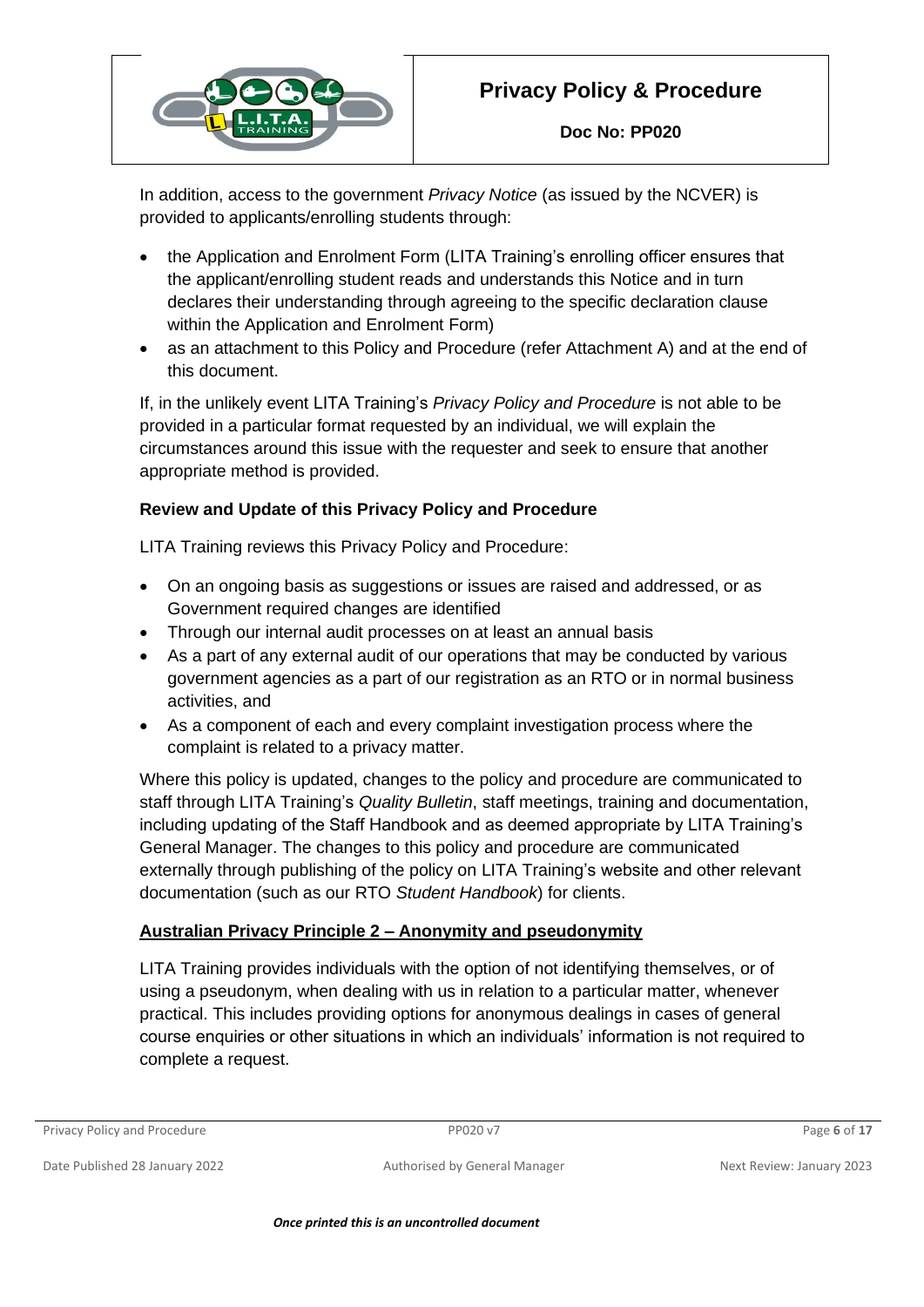

Individuals may deal with LITA Training by using a name, term or descriptor that is different to the individual's actual name wherever possible. This includes using generic email addresses that do not contain an individual's actual name, or generic user names when individuals may access a public component of our website or application forms.

LITA Training only stores and links pseudonyms to individual personal information in cases where this is required for service delivery (such as system login information) or once the individual's consent has been received.

Individuals are advised of their opportunity to deal anonymously or by pseudonym with us where these options are possible through publishing this Policy on our website.

## *Requiring identification*

LITA Training must require and confirm identification however when an individual confirms interest in enrolling in a nationally recognised course program (refer to LITA Training's *Application and Enrolment Policy and Procedure*). LITA Training is authorised by Australian law to deal only with individuals who have appropriately identified themselves. That is, it is a Condition of Registration for all RTOs under the *National Vocational Education and Training Regulator Act 2011* that we identify individuals and their specific individual needs on commencement of service delivery and collect and disclose Australian Vocational Education and Training Management of Information Statistical Standard (AVETMISS) data on all individuals enrolled in nationally recognised training programs.

The Skilling South Australia requirements also requires the confirmation of identification when an individual confirms interest in enrolling in a funded course program (refer to LITA Training's *Application and Enrolment Policy and Procedure*).

Other legal requirements, as noted earlier in this policy, also require considerable identification arrangements.

There are also other occasions also within our service delivery where an individual may not have the option of dealing anonymously or by pseudonym, as identification is practically required for us to effectively support an individual's request or need. This includes lodgement of a complaint or appeal.

## **Australian Privacy Principle 3 — Collection of solicited personal information**

LITA Training only collects personal information that is reasonably necessary for our business activities and in line with the various Acts and funding obligations, such as the South Australian Government's Skilling South Australia program.

Privacy Policy and Procedure PP020 v7 Page **7** of **17**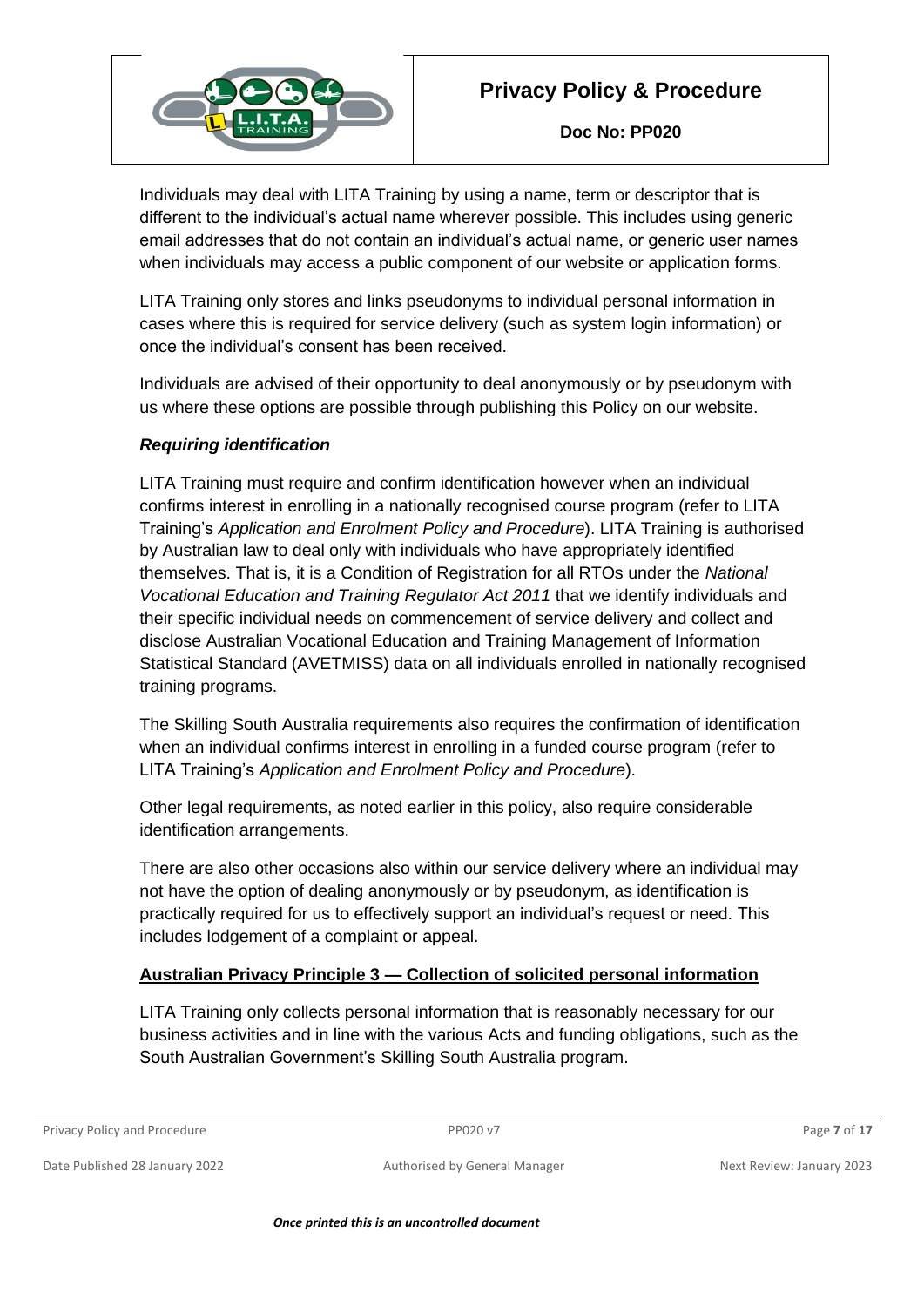

We only collect sensitive information in cases where the individual consents to the sensitive information being collected and in writing, except in cases where we are required to collect this information by law, such as outlined earlier in this policy.

All information we collect is collected only by lawful and fair means.

We only collect solicited information directly from the individual concerned, unless it is unreasonable or impracticable for the personal information to only be collected in this manner.

## **Australian Privacy Principle 4 – Dealing with unsolicited personal information**

LITA Training may from time to time receive unsolicited personal information. Where this occurs it promptly reviews the information to decide whether or not it could have collected the information for the purpose of its business activities. Where this is the case, LITA Training may hold, use and disclose the information appropriately as per the practices outlined in this policy.

Where LITA Training could not have collected this information (by law or for a valid business purpose) it immediately destroys or de-identifies the information (unless it would be unlawful to do so).

## **Australian Privacy Principle 5 – Notification of the collection of personal information**

Whenever LITA Training collects personal information about an individual, it takes reasonable steps to notify the individual of the details of the information collection or otherwise ensure the individual is aware of those matters. This notification occurs at or before the time of collection, or as soon as practicable afterwards.

Our notifications to individuals on data collection include:

- LITA Training's identity and contact details, including the position title, telephone number and email address of a contact who handles enquiries and requests relating to privacy matters
- The facts and circumstances of collection such as the date, time, place and method of collection, and whether the information was collected from a third party, including the name of that party
- If the collection is required or authorised by law, including the name of the Australian law or other legal agreement requiring the collection
- The purpose of collection, including any primary and secondary purposes
- The consequences for the individual if all or some personal information is not collected

Privacy Policy and Procedure PP020 v7 Page **8** of **17**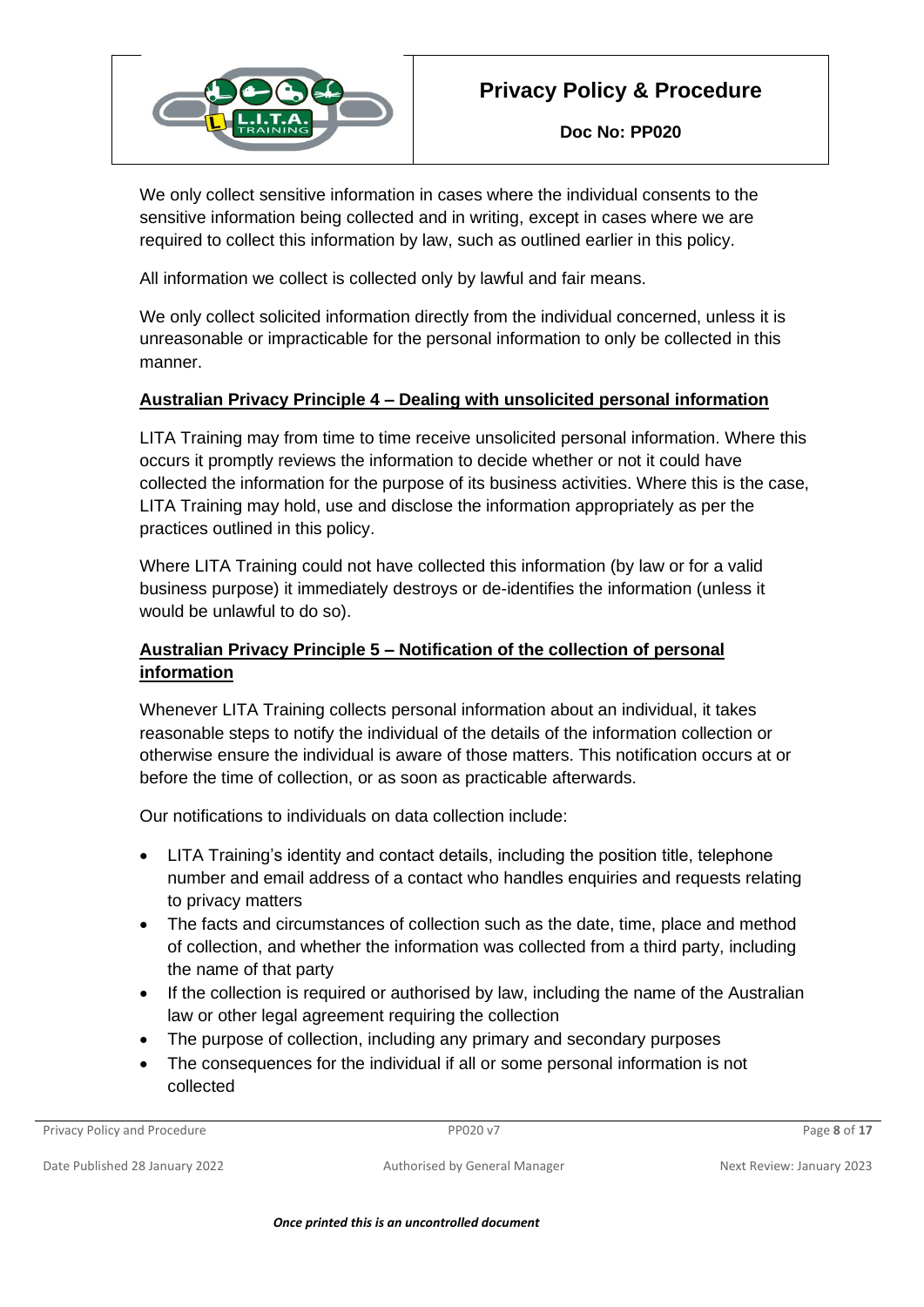

- Other organisations or persons to which the information is usually disclosed, including naming those parties
- Whether we are likely to disclose the personal information to overseas recipients, and if so, the names of the recipients and the countries in which such recipients are located
- A link to this *Privacy Policy and Procedure* on our website or explain how it may be accessed,
- Written acceptance, as evidenced by signing of the *Application and Enrolment Form*, and
- Advice that this *Privacy Policy and Procedure* contains information about how the individual may access and seek correction of the personal information held by us; and how to complain about a breach of the APPs, or any registered APP code, and how we will deal with such a complaint.

Personal information disclosed to the NCVER may be used or disclosed for the following purposes:

- Issuing a VET Statement of Attainment or VET Qualification, and populating authenticated VET transcripts;
- Facilitating statistics and research relating to education, including surveys;
- Understanding how the VET market operates, for policy, workforce planning and consumer information; and
- Administering VET, including program administration, regulation, monitoring and evaluation.

The following Catapult/Smallprint staff have access to LITA Training student information for the purposes of supporting LITA Training to manage student information in accordance with its regulatory and legislative requirements:

- the Technical Support Team
- the Software Development Team, and
- the Accounts Team.

## **Collection from third parties**

Where LITA Training collects personal information from another organisation, it:

- Confirms whether the other organisation has provided the relevant notice above to the individual or
- Confirms whether the individual was otherwise aware of these details at the time of collection, and

Privacy Policy and Procedure PP020 v7 Page **9** of **17**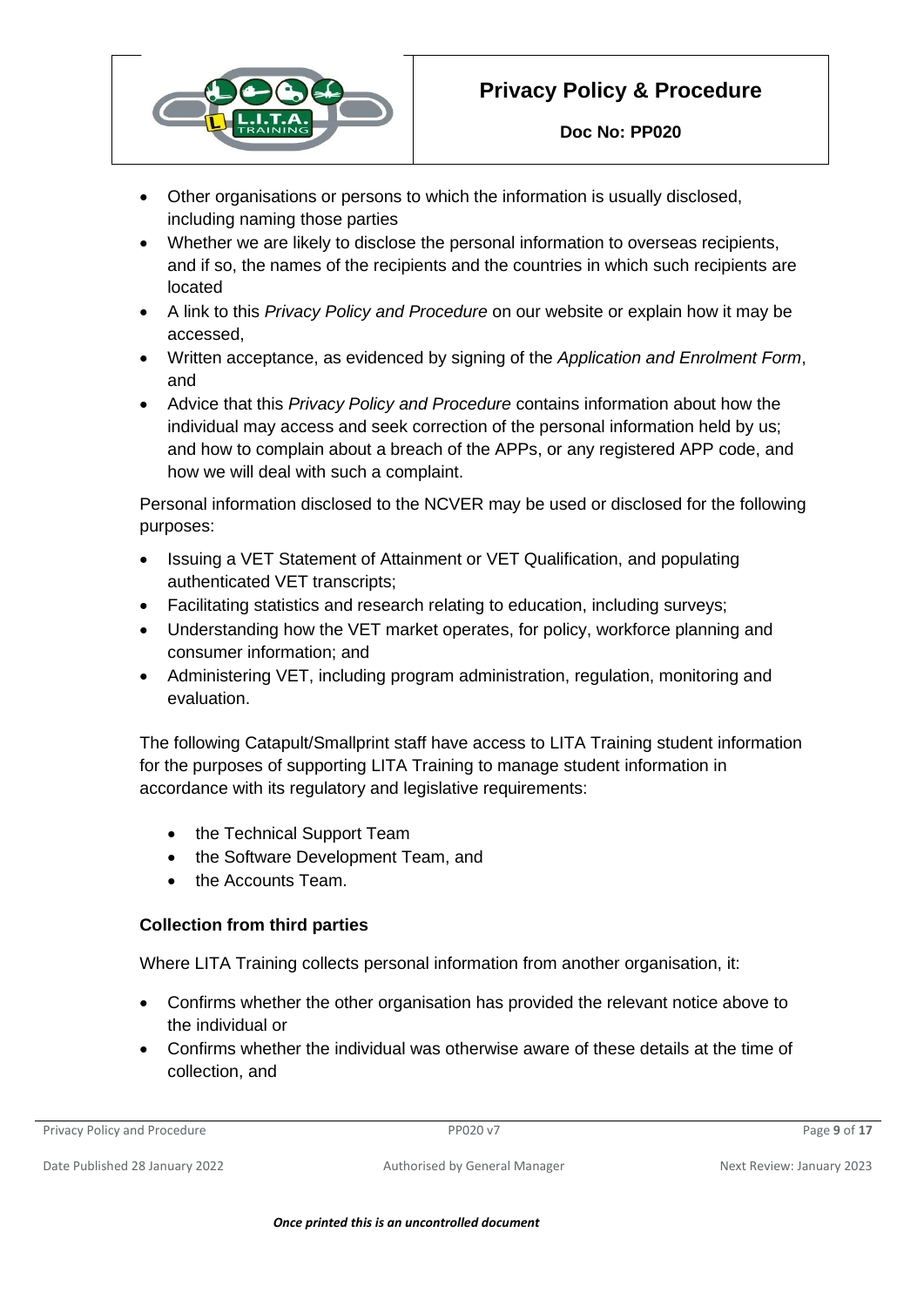

If this has not occurred, it will undertake this notice to ensure the individual is fully informed of the information collection.

#### **Australian Privacy Principle 6 – Use or disclosure of personal information**

LITA Training only uses or discloses personal information it holds about an individual for the particular primary purposes for which the information was collected, or secondary purposes in cases where:

- An individual consented to a secondary use or disclosure;
- An individual would reasonably expect the secondary use or disclosure, and that is directly related to the primary purpose of collection; or
- Using or disclosing the information is required or authorised by law.

#### **Requirement to make a written note of use or disclosure for this secondary purpose**

If LITA Training uses or discloses personal information in accordance with an 'enforcement related activity' we will make a written note of the use or disclosure, including the following details:

- The date of the use or disclosure
- Details of the personal information that was used or disclosed
- The enforcement body conducting the enforcement related activity
- If the organisation used the information, how the information was used by the organisation, and
- The basis for our reasonable belief that we were required to disclose the information.

## **Australian Privacy Principle 7 – Direct marketing**

LITA Training does not use or disclose the personal information that it holds about an individual for the purpose of direct marketing, unless:

- The personal information has been collected directly from an individual, and the individual would reasonably expect their personal information to be used for the purpose of direct marketing; or
- The personal information has been collected from a third party, or from the individual directly, but the individual does not have a reasonable expectation that their personal information will be used for the purpose of direct marketing; and
- We provide a simple method for the individual to request not to receive direct marketing communications (also known as 'opting out').

On each of our direct marketing communications whenever used, LITA Training provides a prominent statement that the individual may request to opt out of future communications, and how to do so.

| Privacy Policy and Procedure | PP020 v7 | Page 10 of 17 |
|------------------------------|----------|---------------|
|                              |          |               |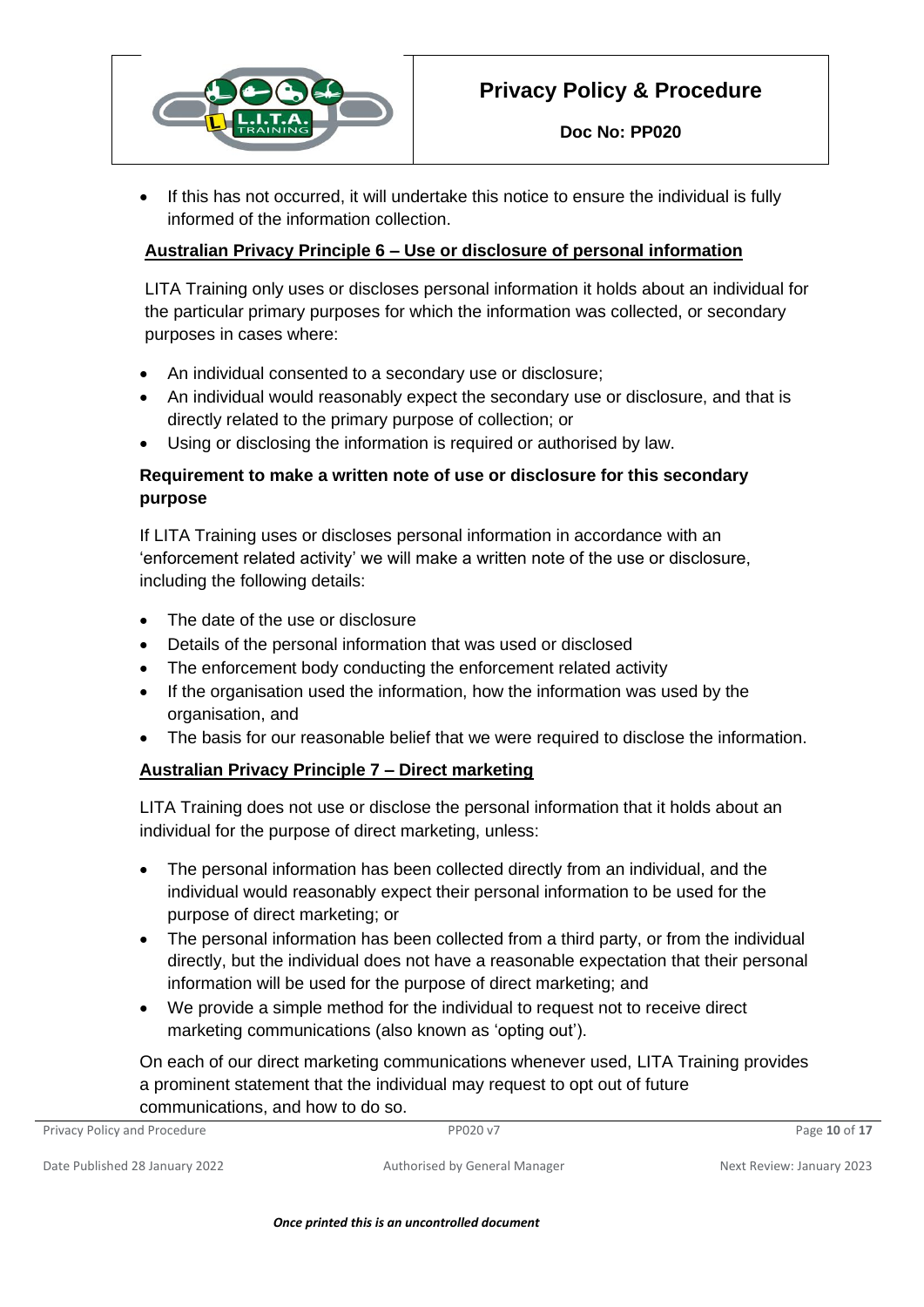

**Doc No: PP020**

An individual may also request LITA Training at any stage not to use or disclose their personal information for the purpose of direct marketing. We comply with any request by an individual promptly and undertake any required actions for free.

LITA Training also, on request, notifies an individual of our source of their personal information used or disclosed for the purpose of direct marketing unless it is unreasonable or impracticable to do so.

## **Australian Privacy Principle 8 – Cross-border disclosure of personal information**

LITA Training will rarely find itself in this situation however before LITA Training discloses personal information about an individual to any overseas recipient, it undertakes to take reasonable steps to ensure that the recipient does not breach any privacy matters in relation to that information.

## **Australian Privacy Principle 9 – Adoption, use or disclosure of government related identifiers**

LITA Training does not adopt, use or disclose a government related identifier related to an individual except:

- In situations required by Australian law or other legal requirements
- Where reasonably necessary to verify the identity of the individual
- Where reasonably necessary to fulfil obligations to an agency or a State or Territory authority, or
- As prescribed by regulations.

## **Australian Privacy Principle 10 – Quality of personal information**

LITA Training takes reasonable steps to ensure that the personal information it collects is accurate, up-to-date and complete. It also takes reasonable steps to ensure that the personal information we use or disclose is, having regard to the purpose of the use or disclosure, accurate, up-to-date, complete and relevant. This is particularly important:

- When we initially collect the personal information, and
- When we use or disclose personal information.

We take steps to ensure personal information is factually correct. In cases of an opinion, we ensure information takes into account competing facts and views and makes an informed assessment, providing it is clear this is an opinion. Information is confirmed upto-date at the point in time to which the personal information relates.

Privacy Policy and Procedure **PP020 v7** Page 11 of 17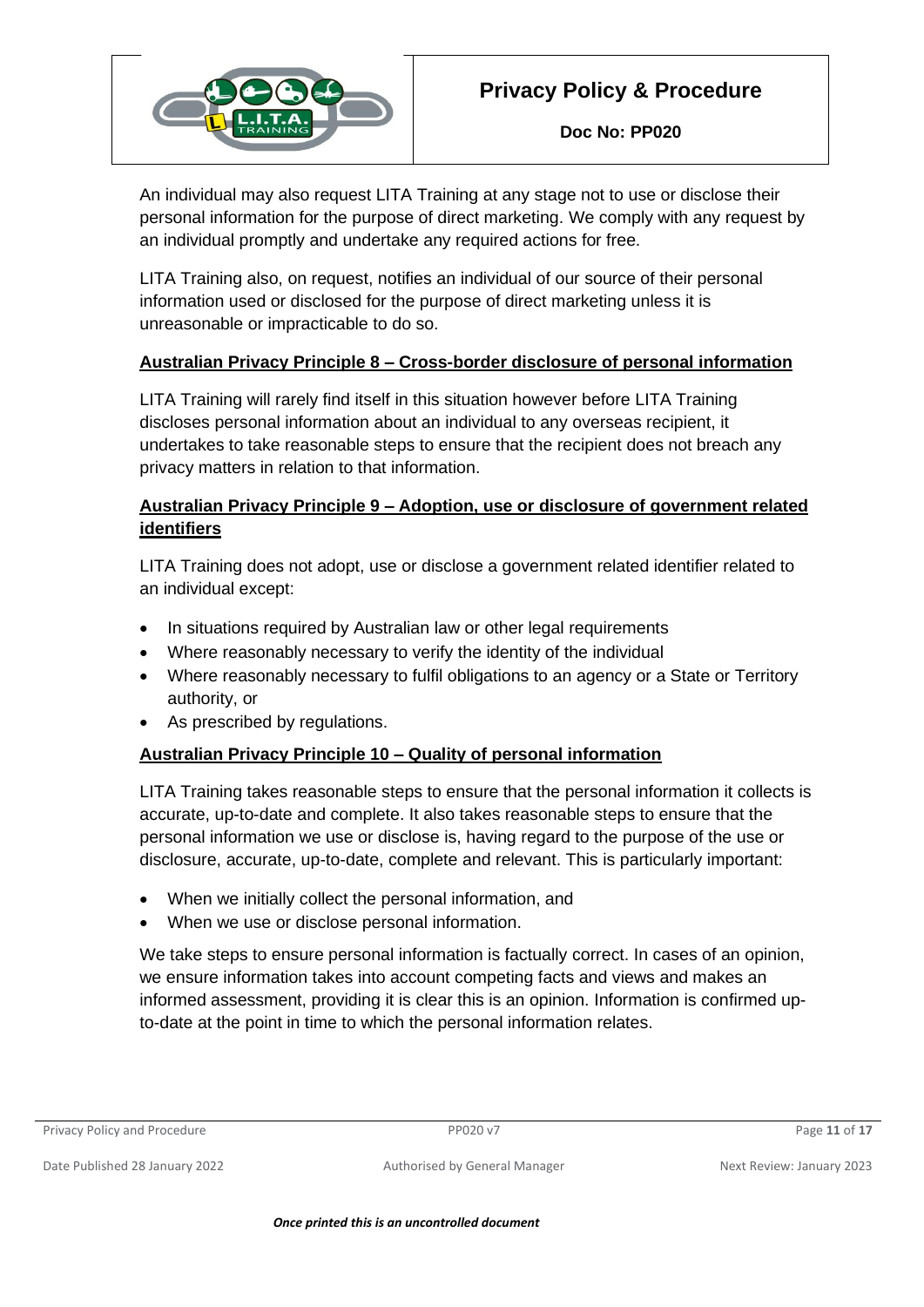

Quality measures in place supporting these requirements include:

- Internal practices, procedures and systems to audit, monitor, identify and correct poor quality personal information (including training staff in these practices, procedures and systems)
- Protocols that ensure personal information is collected and recorded in a consistent format, from a primary information source when possible
- Ensuring updated or new personal information is promptly added to relevant existing records
- Reminding individuals to update their personal information at critical service delivery points (such as completion) when we engage with the individual
- Contacting individuals to verify the quality of personal information where appropriate when it is about to used or disclosed, particularly if there has been a lengthy period since collection, and
- Checking that a third party, from whom personal information is collected (such as employers), has implemented appropriate data quality practices, procedures and systems.

## **Australian Privacy Principle 11 — Security of personal information**

LITA Training takes active measures to consider whether it is able to retain personal information we hold, and also to ensure the security of personal information we hold. This includes reasonable steps to protect the information from misuse, interference and loss, as well as unauthorised access, modification or disclosure.

In regard to the personal information held on the Catapult LMS, Catapult makes use of HTTPS to securely encode all access requests. Catapult's databases use cloud storage, supported by an Australian provider (and are thus protected by the Australian Privacy Principles).

LITA Training destroys or de-identifies personal information held once the information is no longer needed for any purpose for which the information may be legally used or disclosed.

Access to LITA Training offices and work areas is limited to our staff only - visitors to our premises must be authorised by relevant personnel and are accompanied at all times. With regard to any information in a paper based form, LITA Training maintains storage of records in an appropriately secure place to which only authorised individuals have access.

Annual staff training is conducted with LITA Training personnel on privacy issues, and how the APPs apply to our practices, procedures and systems. Information is also included in our staff induction practices.

| Privacy Policy and Procedure | PP020 v7 | Page 12 of 17 |
|------------------------------|----------|---------------|
|                              |          |               |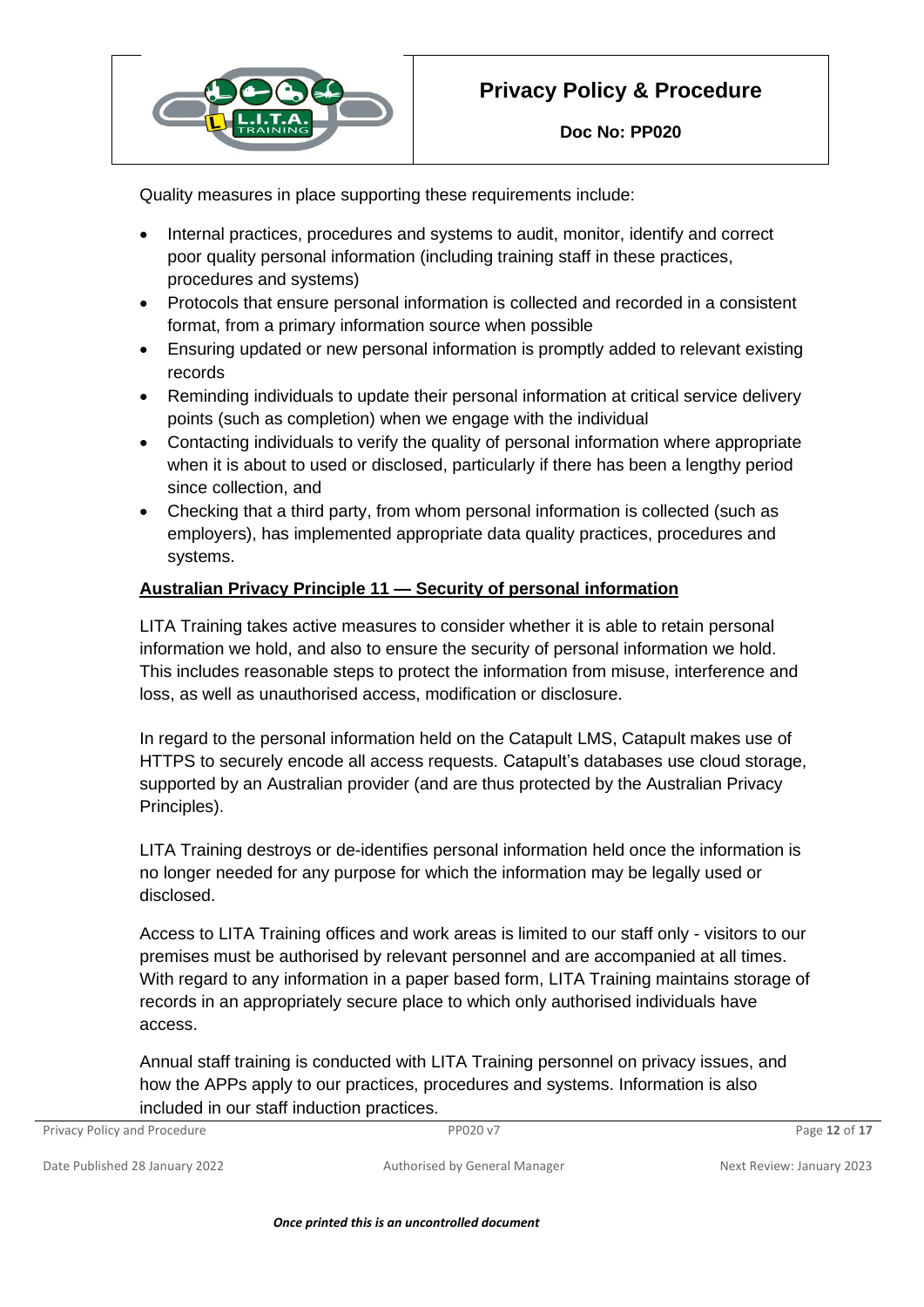

**Doc No: PP020**

LITA Training conducts ongoing internal audits (at least bi-annually and as needed) of the adequacy and currency of security and access practices, procedures and systems implemented.

## **Australian Privacy Principle 12 — Access to personal information**

Where LITA Training holds personal information about an individual, LITA Training provides that individual access to the information on their request. In processing requests, we:

- Ensure through confirmation of identity that the request is made by the individual concerned, or by another person who is authorised to make a request on their behalf
- Respond to a request for access within 5 calendar days and when notifying our refusal to give access, including providing reasons for refusal in writing, and the complaint mechanisms available to the individual, and
- Provide information access free of charge.

## **Australian Privacy Principle 13 – Correction of personal information**

LITA Training takes reasonable steps to correct personal information we hold, to ensure it is accurate, up-to-date, complete, relevant and not misleading, having regard to the purpose for which it is held. Students are advised of the importance of ensuring that LITA Training has current information about each Individual, through the *Student Handbook*.

#### Individual Requests

On an individual's written request (via email), LITA Training:

- Corrects personal information held, and
- Notifies any third parties of corrections made to personal information, if this information was previously provided to these parties.

In cases where we refuse to update personal information, LITA Training:

- Gives a written notice to the individual, including the reasons for the refusal and the complaint mechanisms available to the individual
- Upon request by the individual whose correction request has been refused, takes reasonable steps to associate a statement with the personal information that the individual believes it to be inaccurate, out-of-date, incomplete, irrelevant or misleading
- Responds within 14 calendar days to these requests, and
- Completes all actions free of charge.

Privacy Policy and Procedure **PP020 v7** Procedure PP020 v7 Page 13 of 17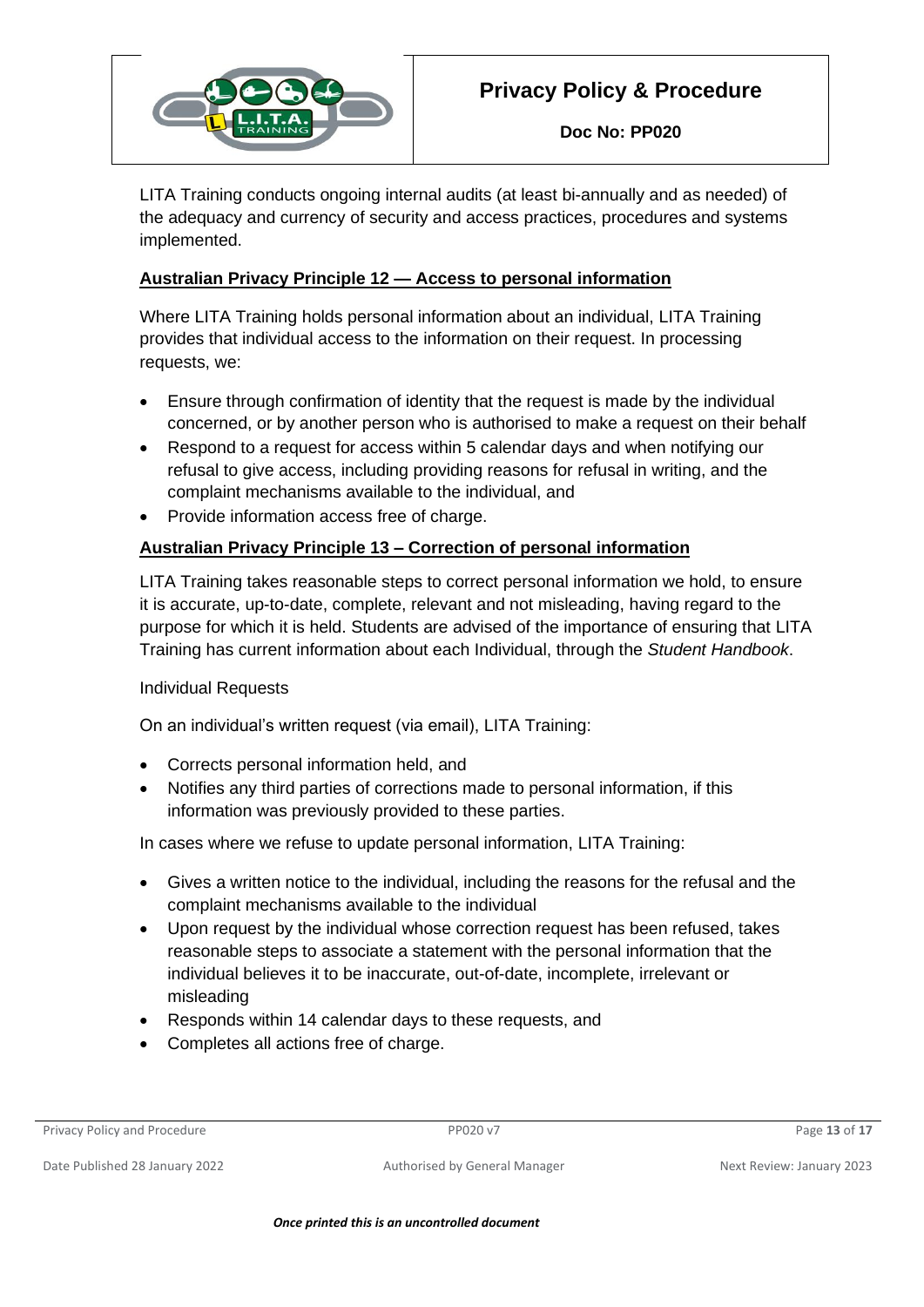

Correcting at LITA Training's initiative

LITA Training take reasonable steps to correct personal information which it holds in cases where it is satisfied that the personal information held is inaccurate, out-of-date, incomplete, irrelevant or misleading (that is, the information is faulty). This awareness may occur through collection of updated information, in notification from third parties or through other means.

Links to other Websites

This LITA Training Privacy Policy and Procedure does not apply to external links, social media or non-LITA Training web pages. Such third party websites may collect student, staff and other LITA Training stakeholder personal information.

LITA Training does not accept responsibility for any content contained on external websites.

How to Contact Us about Privacy Matters

LITA Training's Privacy Officer is the General Manager, who is available by phone: 08) 8735 1474 between 8.30am – 5.00pm Monday to Friday.

## Skilling South Australia Requirements

In line with APP 1, LITA Training is aware of and adheres to the SA Government Information Privacy Principles (www.dpc.sa.gov.au) as if the Recipient were an 'agency' for the purposes of the IPPs. It also adheres to and ensures applicants and enrolling students receive access to the Department of Innovation and Skills' Privacy Policy, through a referral link in its Privacy Notice (embedded with the Application and Enrolment Form and as an Attachment to this Policy and Procedure, available on LITA Training's website).

LITA Training also ensures that if required, it will allow that the Minister to undertake and will cooperate with any audit or investigation which the Minister deems necessary to verify that it is complying with the Privacy requirements within the funding agreement.

LITA Training's General Manager will notify the Minister within 5 working days and in writing, if it is identified that LITA Training has failed to comply with its privacy obligations or if it becomes aware of any actual or threatened disclosure of or unauthorised access to personal information.

Privacy Policy and Procedure **PP020 v7** Page 14 of 17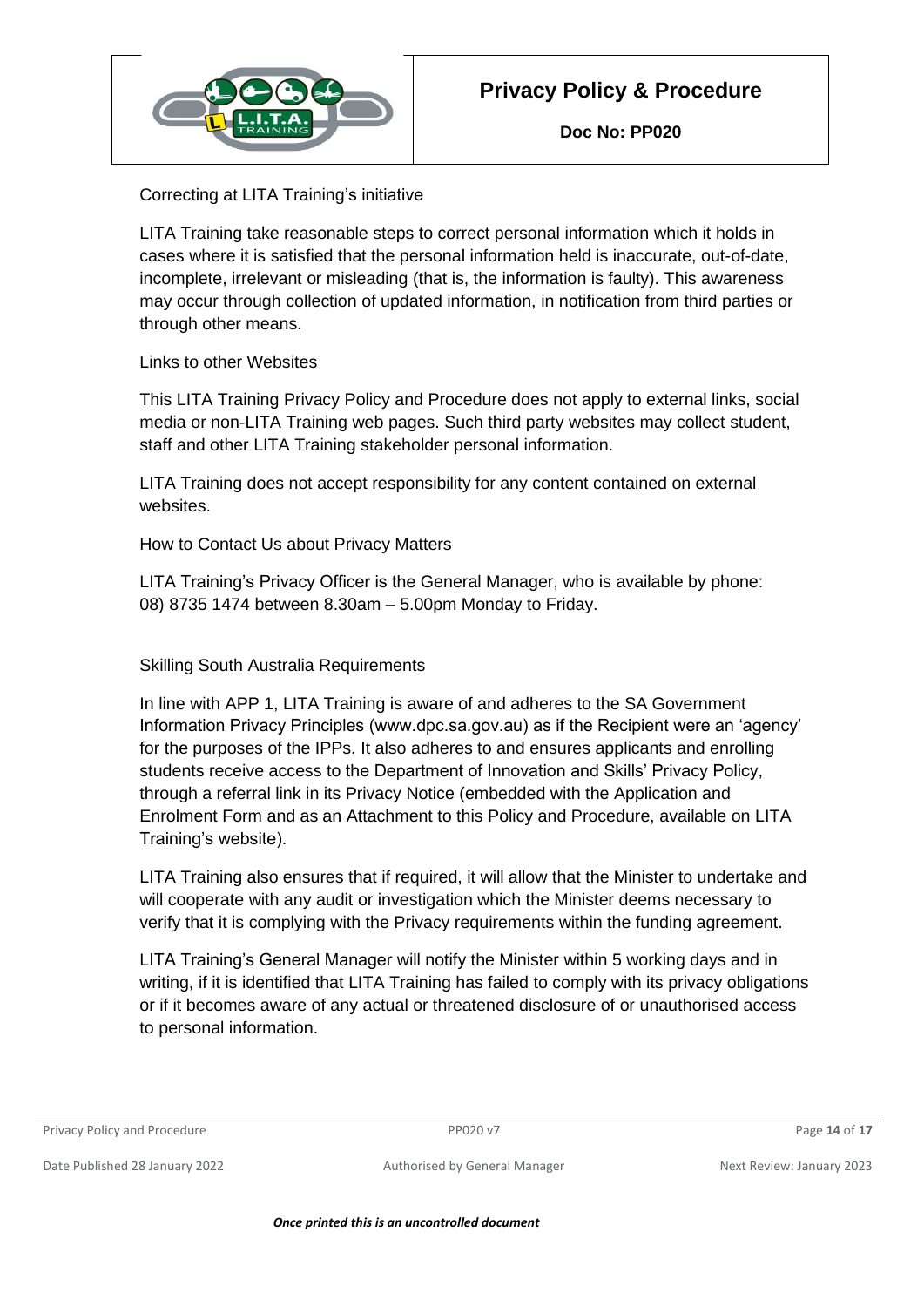

**Doc No: PP020**

VET for Schools Additional Requirements

LITA Training acknowledges and commits to:

- never using confidential information obtained under this agreement unless required for the purposes of the provision of services
- disclosing any confidential information from the home school or Minister except on a 'need to know' basis or as required by law or a court order or in accordance with a parliamentary or constitutional convention
- protecting any personal and sensitive information collected from the students in accordance with the Privacy Act 1988 (Cth) and the Australian Privacy Principles (APPs)
- complying with all Information Privacy Principles (IPPs) as if it were an 'agency' for the purposes of the IPPs and cooperating with any audit or investigation which the Minister deems as necessary to verify that it is adhering to the APP and IPP and the Act
- notifying the Minister promptly should it fail to comply with any of these privacy requirements or it becomes aware of any actual or threatened disclosure of unauthorised access to student personal information.

## 7.0 Forms and Records

The following forms should be used in conjunction with this procedure:

- FORM Student Records Access
- FORM Privacy Notice (within Application and Enrolment Form and Attachment A to this Policy and Procedure)
- SUPPORTING DOCUMENT Student Handbook
- SUPPORTING DOCUMENT Staff Handbook

The following references should be read in conjunction with this procedure:

- POLICY & PROCEDURE Application and Enrolment
- POLICY & PROCEDURE Student Records Management
- POLICY & PROCEDURE Complaints & Appeals

Privacy Policy and Procedure **PP020 v7** Procedure PP020 v7 Page 15 of 17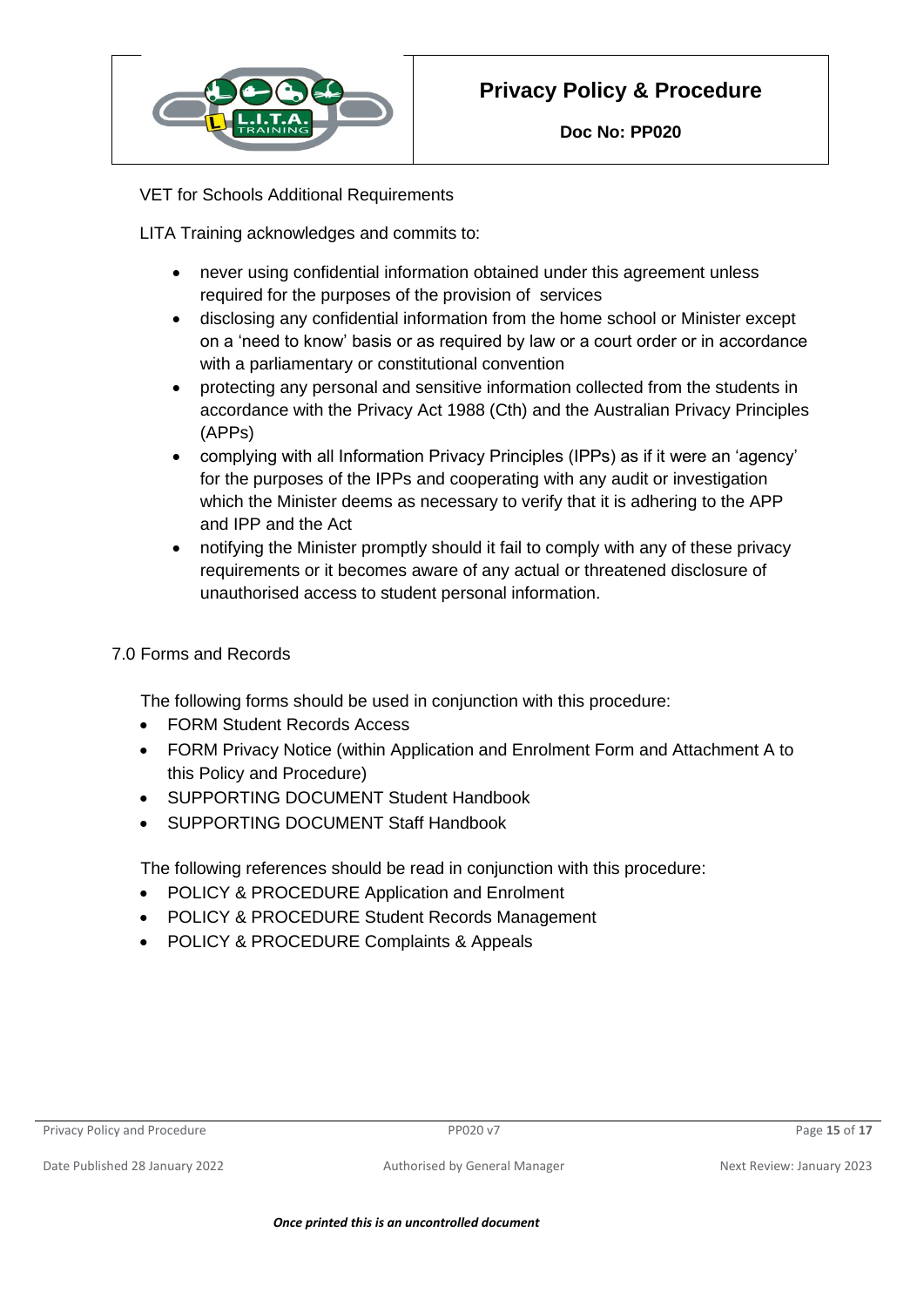

**Doc No: PP020**

#### **ATTACHMENT A**

#### **Privacy Notice (2021 updated)**

#### **Why we collect your personal information**

As a registered training organisation (RTO), we collect your personal information so we can process and manage your enrolment in a vocational education and training (VET) course with us. If you do not provide your information, LITA Training is unable to complete your enrolment.

#### **How we use your personal information**

We use your personal information to enable us to deliver VET courses to you, and otherwise, as needed, to comply with our obligations as an RTO.

#### **How we disclose your personal information**

We are required by law (under the National Vocational Education and Training Regulator Act 2011 (Cth) (NVETR Act)) to disclose the personal information we collect about you to the National VET Data Collection kept by the National Centre for Vocational Education Research Ltd (NCVER). The NCVER is responsible for collecting, managing, analysing and communicating research and statistics about the Australian VET sector.

We are also authorised by law (under the NVETR Act) to disclose your personal information to the relevant state or territory training authority.

#### **How the NCVER and other bodies handle your personal information**

The NCVER will collect, hold, use and disclose your personal information in accordance with the law, including the Privacy Act 1988 (Cth) (Privacy Act) and the NVETR Act. Your personal information may be used and disclosed by NCVER for purposes that include populating authenticated VET transcripts; administration of VET; facilitation of statistics and research relating to education, including surveys and data linkage; and understanding the VET market.

The NCVER is authorised to disclose information to the Australian Government Department of Education, Skills and Employment (DESE), Commonwealth authorities, State and Territory authorities (other than registered training organisations) that deal with matters relating to VET and VET regulators for the purposes of those bodies, including to enable:

- administration of VET, including program administration, regulation, monitoring and evaluation
- facilitation of statistics and research relating to education, including surveys and data linkage
- understanding how the VET market operates, for policy, workforce planning and consumer information.

The NCVER may also disclose personal information to persons engaged by NCVER to conduct research on NCVER's behalf.

The NCVER does not intend to disclose your personal information to any overseas recipients.

Privacy Policy and Procedure **PP020 v7** Procedure PP020 v7 Page 16 of 17